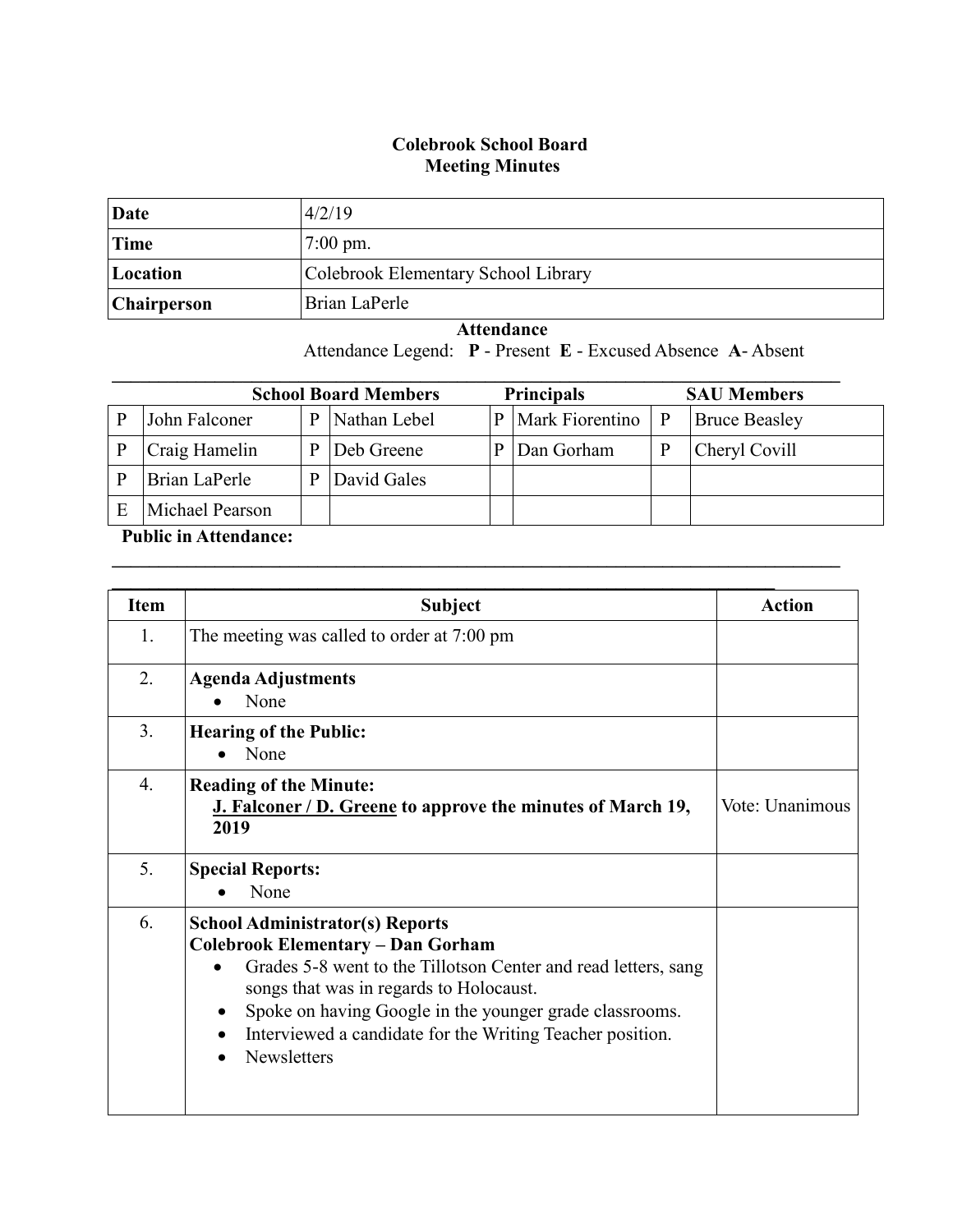|    | <b>Colebrook Academy - Mark Fiorentino</b>                                                                                                                                                                                                                                                                                                                                                                                                                                                                                                                                                                                                                                                                                                                                                                                                                                                                                                                                                                                                                                                                                                                                                                                                                                                                                                                                                                                                                                                                                                                                                                                                                                                                                                                                          |  |
|----|-------------------------------------------------------------------------------------------------------------------------------------------------------------------------------------------------------------------------------------------------------------------------------------------------------------------------------------------------------------------------------------------------------------------------------------------------------------------------------------------------------------------------------------------------------------------------------------------------------------------------------------------------------------------------------------------------------------------------------------------------------------------------------------------------------------------------------------------------------------------------------------------------------------------------------------------------------------------------------------------------------------------------------------------------------------------------------------------------------------------------------------------------------------------------------------------------------------------------------------------------------------------------------------------------------------------------------------------------------------------------------------------------------------------------------------------------------------------------------------------------------------------------------------------------------------------------------------------------------------------------------------------------------------------------------------------------------------------------------------------------------------------------------------|--|
|    | Most students were present and accounted for SAT testing.<br>The make-up day will be held on April $9th$ for the one student<br>who didn't attend.<br>Interviewed for the Business Teacher but felt didn't have the<br>qualifications needed for the position.<br>The faculty council has determined the new members of the<br>Mohawk Chapter of the National Honor Society. Danielle<br>Deblois and Adrianna Noyes are our new members. Induction<br>ceremony to be determined<br>The boy's baseball and girls softball teams have started their<br>$\bullet$<br>practices. They travel to Lin-wood April 15 <sup>th</sup> for the season<br>opener.<br>Boxes are need for the move to the CES. Teachers are making<br>a list and marking the boxes.<br>Michael Zavala and Dylan Carpino attended the NH                                                                                                                                                                                                                                                                                                                                                                                                                                                                                                                                                                                                                                                                                                                                                                                                                                                                                                                                                                           |  |
|    | Interscholastic Athletic Association in Concord.                                                                                                                                                                                                                                                                                                                                                                                                                                                                                                                                                                                                                                                                                                                                                                                                                                                                                                                                                                                                                                                                                                                                                                                                                                                                                                                                                                                                                                                                                                                                                                                                                                                                                                                                    |  |
| 7. | <b>Superintendent's Report: Bruce Beasley</b><br>The collaborative committee met on March $14th$ to reset now<br>that the towns have voted and determined their interest in<br>moving forward with discussions on some sort of model to<br>present to the voters. This meeting focused on filling vacant<br>seats on the committee, revisiting our ethics to assure that the<br>committee was following established expectations, and<br>beginning conversations about potential models. It was<br>determined that a sub-committee would begin putting<br>proposals together and bring those to the full committee at<br>their next meeting on April 4 <sup>th</sup> . Brian LaPerle, Tami Frechette<br>and Sally Biron will continue to be on the sub-committee.<br>The Professional Development Team had a terrific daylong<br>$\bullet$<br>event planned in Pittsburg on Friday the 22 <sup>nd</sup> . Unfortunately<br>the afternoon activities were canceled due to bad weather. The<br>team will try to offer some of the same offerings at future<br>events. The tourniquet training was well received and will be<br>one of those offerings that we try to reschedule.<br>B. Beasley was able to attend the legislative update workshop<br>$\bullet$<br>offered by NHSAA on Monday the 25 <sup>th</sup> . Carl Ladd offered<br>updates on numerous bills that are being worked on in<br>Concord.<br>A regional GEAR UP meeting was held recently in Gorham at<br>the Town and Country. Arlene Allard, Diane Fisher, Dawn<br>Pettit, Colleen Clogston, and B. Beasley were able to attend.<br>There was discussion about services for our students,<br>upcoming events, and the July National Conference in San<br>Francisco. The statewide GEAR UP meeting is scheduled for |  |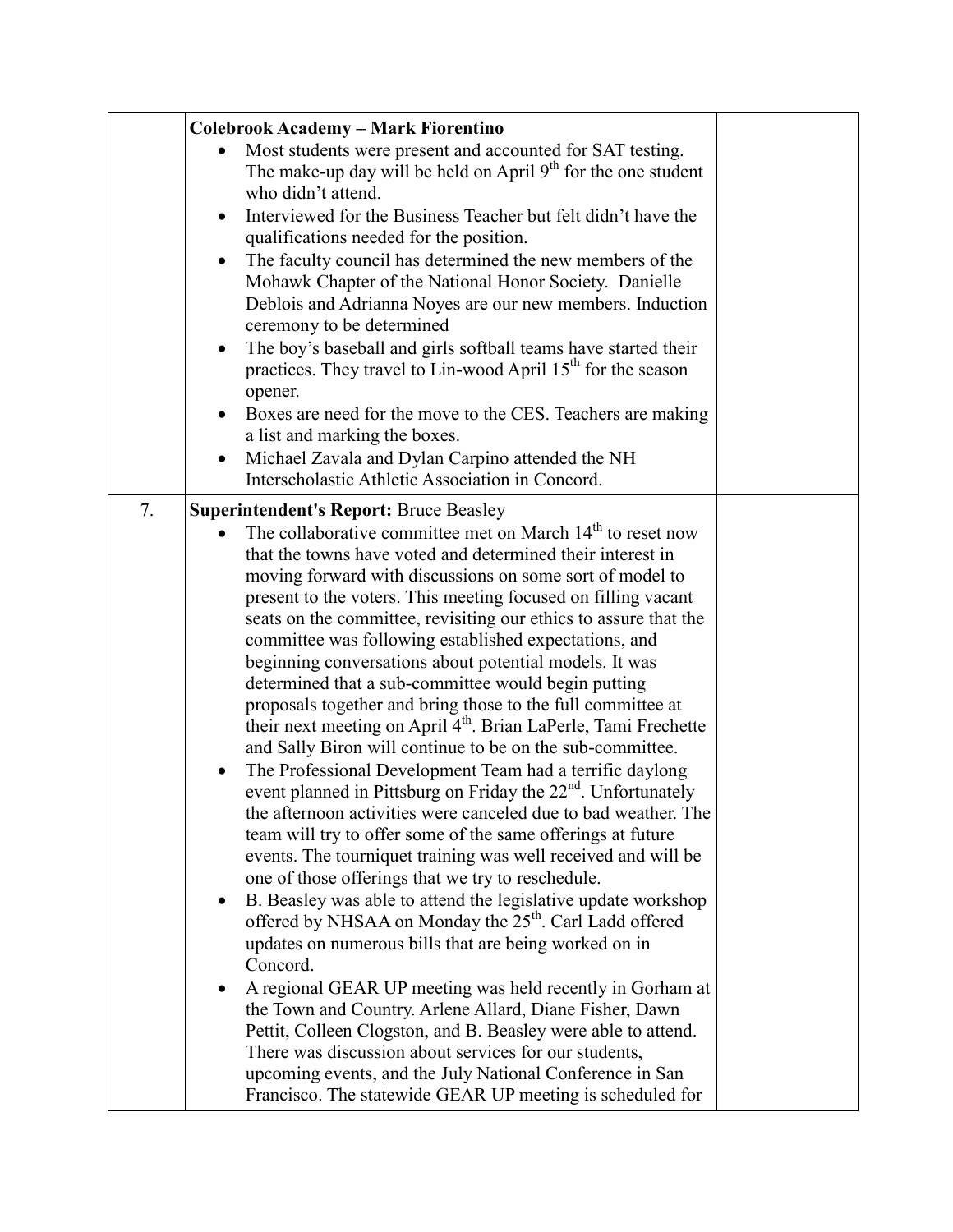|    | May 29 <sup>th</sup> at the Mountain View Grand.                   |                 |
|----|--------------------------------------------------------------------|-----------------|
|    |                                                                    |                 |
|    | B. Beasley met with three board members and with school            |                 |
|    | administration on Thursday morning. They reviewed the              |                 |
|    | classroom spaces for next year and are feeling positive about      |                 |
|    | the draft decisions that were made. Barring any significant        |                 |
|    | changes this will allow teachers to begin the process of           |                 |
|    | packing up their classrooms and preparing for the                  |                 |
|    | rearrangement. The move, the construction, and the normal          |                 |
|    | summer cleaning will all need to be organized in the next          |                 |
|    | months.                                                            |                 |
|    | Baseball and softball practice is underway.                        |                 |
| 8. |                                                                    |                 |
|    | <b>Business Administrator's Report: Cheryl Covill</b>              |                 |
|    | <b>Budget Analysis:</b>                                            |                 |
|    | Explained the increase of money and went over the<br>$\circ$       |                 |
|    | budget report.                                                     |                 |
|    | Working on the phone system next couple weeks<br>$\circ$           |                 |
|    | Funding:                                                           |                 |
|    | Requesting to add a night bell to the paging system to             |                 |
|    | reach the custodians before/after school hours                     |                 |
|    | \$257.90                                                           |                 |
|    | D. Greene / D. Gales motion to add the night bell to the           | Vote: Unanimous |
|    | paging system to reach the custodians before/after school          |                 |
|    | hours for the price of \$257.90.                                   |                 |
|    | Funding for an annual license to upgrade IPad.<br>$\circ$          |                 |
|    | Licenses will be purchased for newer IPads in use,                 |                 |
|    | approx 100, \$5.50/license = \$550.00                              |                 |
|    | C. Hamelin / N. Lebel motion for annual license to purchase        | Vote: Unanimous |
|    | newer IPads and the price of \$550.00 for 1 year.                  |                 |
|    | <b>Insurance Rates:</b>                                            |                 |
|    | Health Insurance rate has been set at 19.3% increase<br>$\circ$    |                 |
|    | over prior year, 1.10% less than projected.                        |                 |
|    | Treasurer - Bangor Savings Bank:                                   |                 |
|    | Maine Charter Bank not Federal Charter Bank RSA<br>$\circ$         |                 |
|    | $197:23-a$                                                         |                 |
|    | Trane Control Unit:                                                |                 |
|    | During the installation of the control unit, there is a<br>$\circ$ |                 |
|    | failed controller on the booster coil in the                       |                 |
|    | Gymnasium. Currently the unit has to be manually                   |                 |
|    | controlled and cannot be monitored or controlled by                |                 |
|    | the central building control system.                               |                 |
|    | Cost to replace unit \$4,575<br>O                                  |                 |
|    | Note: The air conditioning rooftop unit installed by<br>$\circ$    |                 |
|    | Dan Hebert in the primary wing was never connected                 |                 |
|    | to the system, which we were aware. Cost later date                |                 |
|    | \$4,695. Savings of \$750 is purchased same time.                  |                 |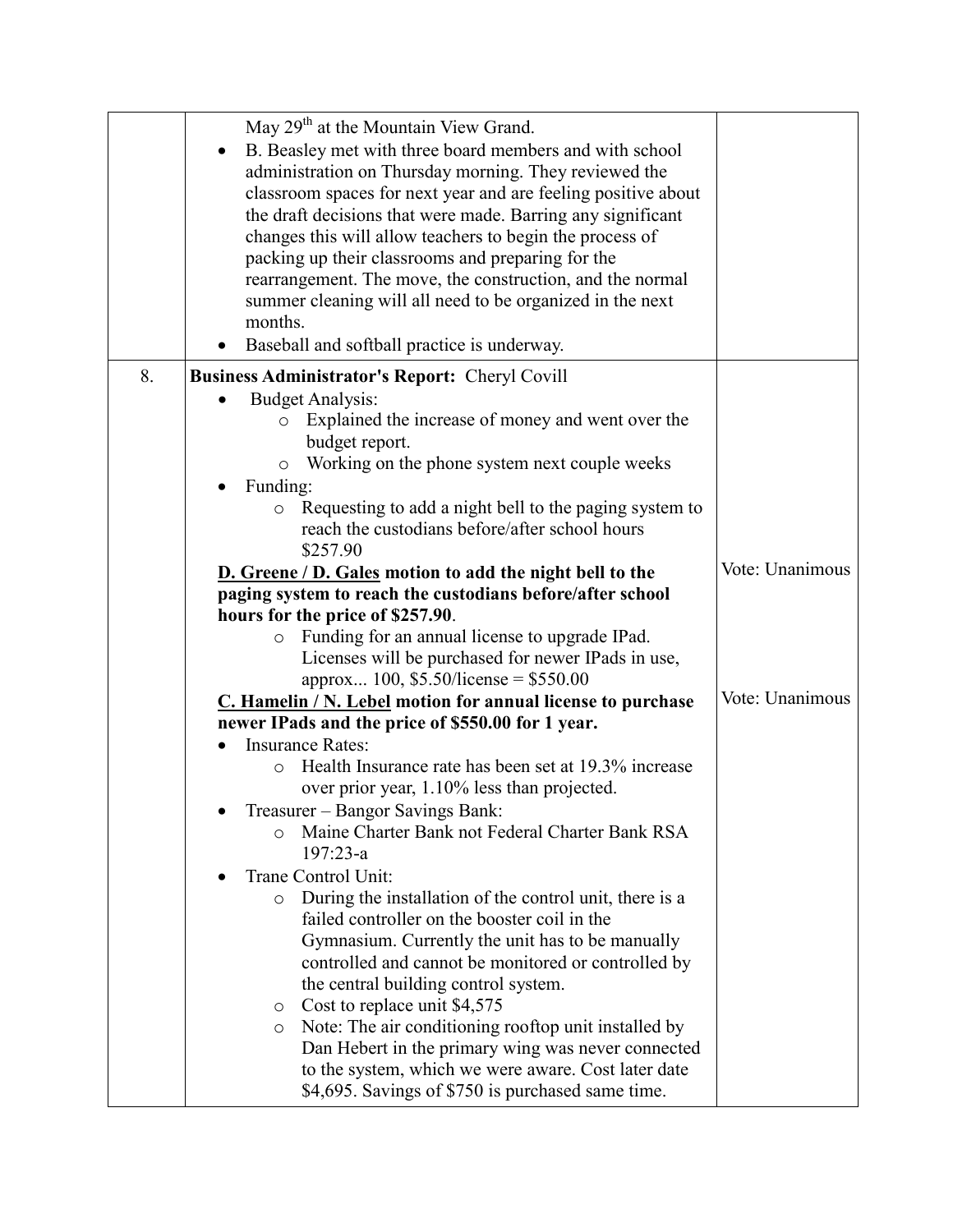|     | J. Falconer / C. Hamelin motion for the installation of the<br><b>Control Unit.</b>                                                                                                                                                                                                                                        | Vote: Unanimous |
|-----|----------------------------------------------------------------------------------------------------------------------------------------------------------------------------------------------------------------------------------------------------------------------------------------------------------------------------|-----------------|
|     | CES Boiler Unit:                                                                                                                                                                                                                                                                                                           |                 |
|     | One section has a hole in the unit. This was replaced<br>$\circ$<br>in 2015, no warranty left.<br>Representative will look at it tomorrow. However the<br>$\circ$<br>cost the last time was \$3-4K including installation.<br><b>J. Falconer / D. Greene permission to spend up to \$4,000 to</b>                          | Vote: Unanimous |
|     | replace the unit in the boiler.                                                                                                                                                                                                                                                                                            |                 |
|     | Tirey and Assoc.:<br>C. Covill received notice that Tirey and Assoc.<br>$\circ$<br>Consulting Engineers are closing their doors on May<br>$31st$ . Tirey is asking clients if they would like to<br>purchase digital copies of our drawings. Cost of \$394.<br>C. Hamelin / N. Lebel motion to purchase the digital format | Vote: Unanimous |
|     | for \$394.                                                                                                                                                                                                                                                                                                                 |                 |
|     | Bookkeeping position $-$ ad placed in the newspaper.<br>Field Trips – Combine TSA trip with Lancaster, White Mtns<br>Regional.                                                                                                                                                                                             |                 |
| 9.  | NH School Board Association Business: John Falconer                                                                                                                                                                                                                                                                        |                 |
|     | Workshops notifications and online webinars coming up                                                                                                                                                                                                                                                                      |                 |
| 10. | <b>Co-Curricular Committee Report: Brian LaPerle / B. Beasley</b>                                                                                                                                                                                                                                                          |                 |
|     | B. Beasley spoke on needing a formal letter of resignation<br>from Buddy Trask. Ryan Call to send a letter for Mr. Trask<br>position.                                                                                                                                                                                      |                 |
| 11. | <b>Building Committee: Craig Hamelin</b><br>B. Beasley met at the CES on March 28 <sup>th</sup> and touched on<br>٠<br>areas of concern.<br>Construction starting the last week of June.<br>This could affect the Summer Programs.<br>C. Hamelin went over the CES renovation plans                                        |                 |
| 12. | <b>Policy Committee Report: Deb Greene</b><br>Re-schedule for April $11^{th}$ .                                                                                                                                                                                                                                            |                 |
| 13. | <b>Support Staff Committee Report:</b> Michael Pearson / B. Beasley<br>Reducing 1 custodian and reducing 1 secretary. Hoping to<br>have wrapped up by April or May.                                                                                                                                                        |                 |
| 14. | <b>Negotiations Committee Report: John Falconer</b><br>None                                                                                                                                                                                                                                                                |                 |
| 15. | <b>Curriculum Committee Report: David Gales</b><br>None<br>٠                                                                                                                                                                                                                                                               |                 |
| 16. | <b>Technology Committee Report: David Gales</b><br>Having the phone system completed within a few weeks.                                                                                                                                                                                                                   |                 |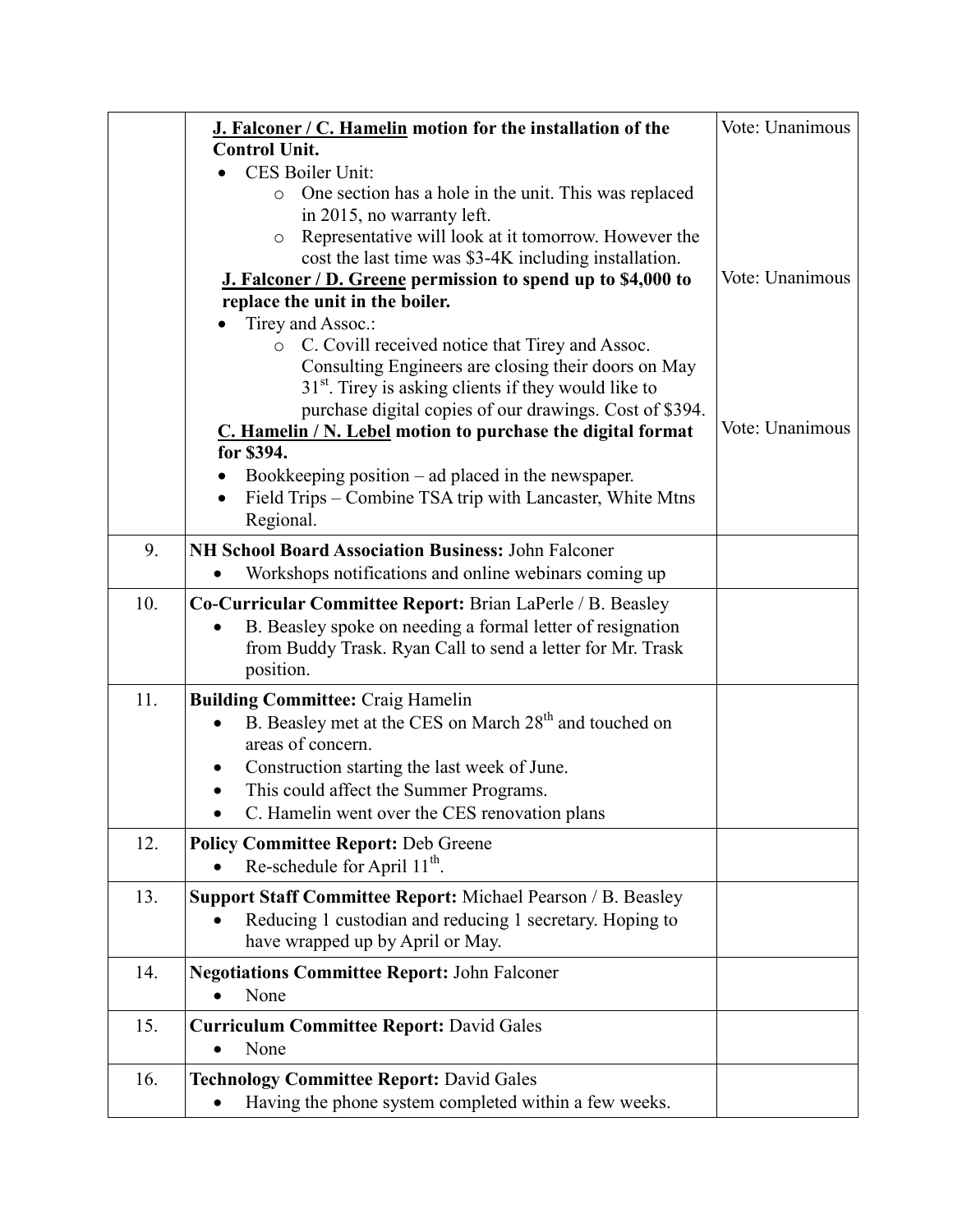| 17. | <b>Collaborative Committee Report: Brian LaPerle</b>                       |                 |
|-----|----------------------------------------------------------------------------|-----------------|
|     | Working on new model.<br>٠                                                 |                 |
|     | Get the rest of the committee caught up.<br>$\bullet$                      |                 |
|     | Look at what the options are and discuss what the best option<br>$\bullet$ |                 |
|     | is and to understand what fits us and the best opportunity for             |                 |
|     | all the kids.                                                              |                 |
|     | Pittsburg has new board members so has different options so<br>٠           |                 |
|     | maybe rejoining.                                                           |                 |
|     | Discussion continued                                                       |                 |
| 18. | <b>Unfinished Business:</b>                                                |                 |
|     | Section J Policies:<br>$\bullet$                                           |                 |
|     | JICD – Student Discipline and Due Process<br>$\circ$                       |                 |
|     | JICD-R- Memorandum of Understanding<br>O                                   |                 |
|     | JICDA A - Employee-Student Relations<br>$\circ$                            |                 |
|     | JICDD – Student Discipline / Out-of-School Actions<br>$\circ$              |                 |
|     | JICE – Student Publications<br>$\circ$                                     |                 |
|     | JICE-R- Student Publications / Productions Website<br>O                    |                 |
|     | Publications                                                               |                 |
|     | <b>JICEA</b> – Student Productions<br>$\circ$                              |                 |
|     | JICF – Gang Activity<br>$\circ$                                            |                 |
|     | JICFA – Hazing<br>$\circ$                                                  |                 |
|     | JICG – Tobacco Products Ban Use and Possession in<br>$\circ$               |                 |
|     | and on School Facilities and Grounds                                       |                 |
|     | JICG-R – Disciplinary Procedures for Tobacco<br>$\circ$                    |                 |
|     | Products Ban                                                               |                 |
|     | JICH – Drug and Alcohol Use by Students<br>$\circ$                         |                 |
|     | JICH-R- Drug and Alcohol Use by Students<br>$\circ$                        |                 |
|     | <b>Disciplinary Process</b>                                                |                 |
|     | D. Greene / C. Hamelin motion to approve second reading of                 | Vote: Unanimous |
|     | the (J's) policies as written in the agenda dated 4/2/19.                  |                 |
|     | Joint meeting with Columbia – set for 4/16/19                              |                 |
| 19. | <b>New Business:</b>                                                       |                 |
|     | Colebrook Planning Board Meeting – North Country                           |                 |
|     | Marketplace and request from Derek Hamel for gun shop.                     |                 |
|     | Staffing update:                                                           |                 |
|     | Joanna Rockwell – Writing Teacher will meet with her<br>$\circ$            |                 |
|     | in June.                                                                   |                 |
|     | Business Teacher – Position still open<br>$\circ$                          |                 |
|     | CA/CES Principal:                                                          |                 |
|     | Emailed to representatives to set in for interviews and<br>$\circ$         |                 |
|     | to review applications. Would like to have 2 board                         |                 |
|     | members present if possible.                                               |                 |
| 20. | <b>Other Business:</b>                                                     |                 |
|     | J. Falconer / C. Hamelin adjourn the meeting at 8:45 p.m.                  | Vote: Unanimous |